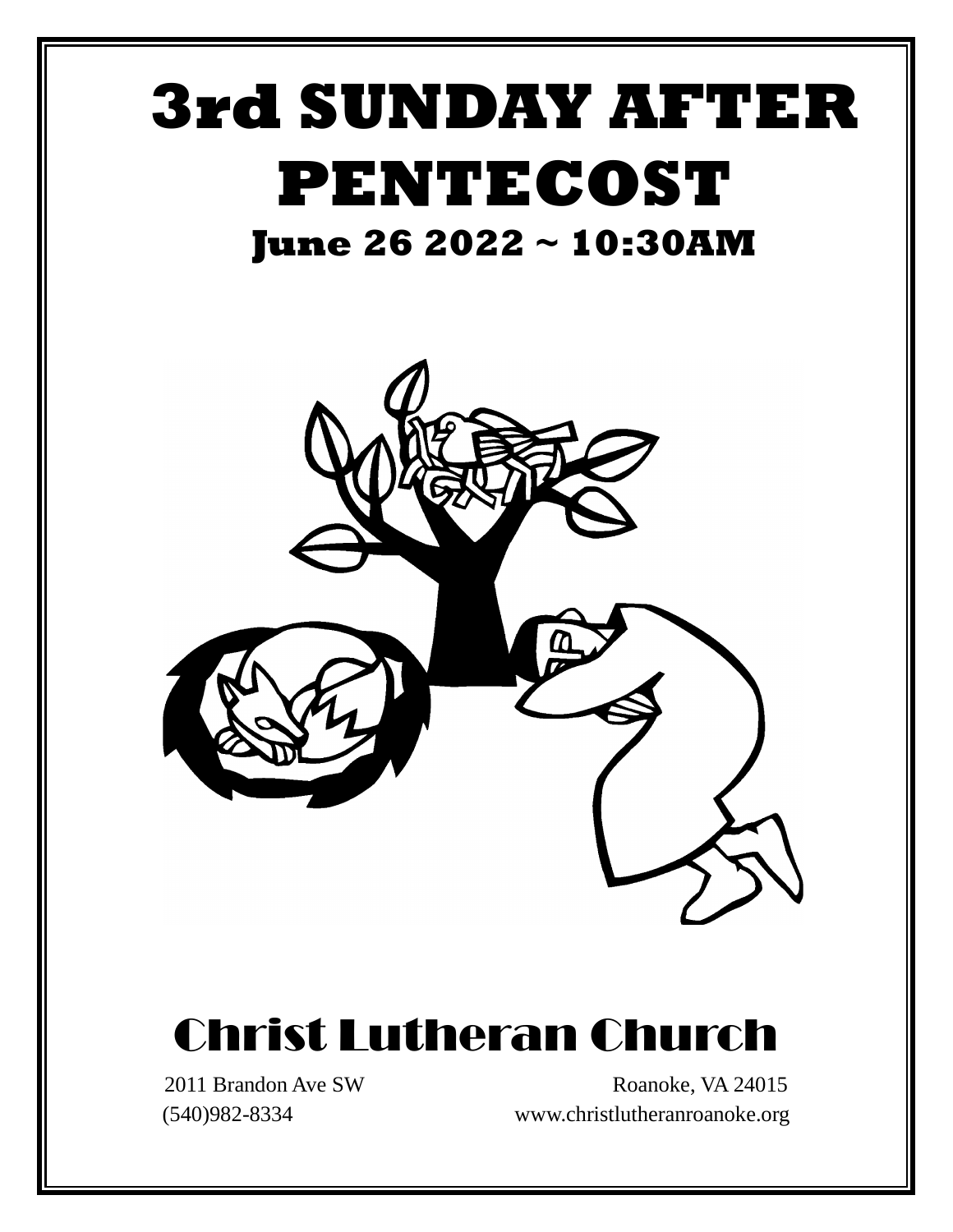## **GATHERING**

Welcome & Announcements

# **PRELUDE**

*O God, Beyond All Praising Jeffrey Honore During the prelude, we silently and prayerfully prepare our hearts and minds for worship.*

#### *Stand*

# **CONFESSION AND FORGIVENESS**

*All may make the sign of the cross, the sign marked at baptism, as the presiding minister begins.*

Blessed be the holy Trinity,  $\pm$  one God, whose steadfast love endures forever.

## **Amen.**

Let us confess our sin in the presence of God and of one another.

*Silence is kept for reflection. Please kneel as you are able.*

Merciful God,

**we confess that we have not followed your path but have chosen our own way. Instead of putting others before ourselves, we long to take the best seats at the table.**

**When met by those in need, we have too often passed by on the other side.**

**Set us again on the path of life. Save us from ourselves and free us to love our neighbors. Amen.**

Hear the good news!

God does not deal with us according to our sins

but delights in granting pardon and mercy.

In the name of  $\pm$  Jesus Christ, your sins are forgiven.

You are free to love as God loves. **Amen.**

#### *Stand*

**HYMN # 880** *O God, Beyond All Praising* 

*See page 10*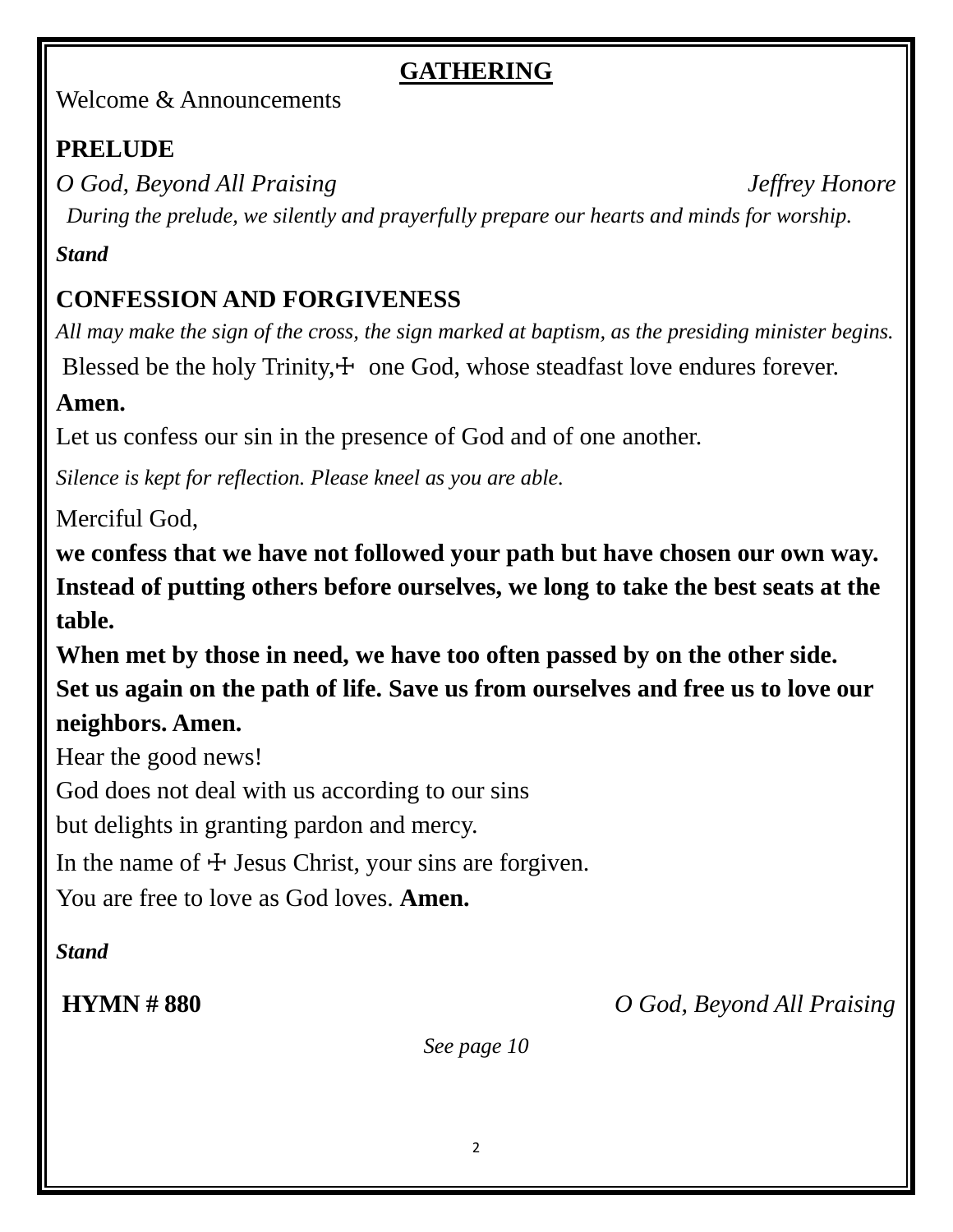# **GREETING**

The Grace of our Lord Jesus Christ, the love of God, and the communion of the Holy Spirit be with you all. **And also with you.** 

# **KYRIE**

*In peace, let us pray to the Lord. Lord, have mercy.*

*For the peace from above, and for our salvation, let us pray to the Lord. Lord, have mercy.*

*For the peace of the whole world, for the well-being of the church of God, and for the unity of all, let us pray to the Lord. Lord, have mercy.*

*For this holy house, and for all who offer here their worship and praise, let us pray to the Lord. Lord, have mercy.*

*Help, save, comfort, and defend us, gracious God. Amen.*

# **HYMN OF PRAISE** *Glory to God*

*Glory to God in the highest, and peace to God's people on earth. Lord God, heavenly King, almighty God and Father, we worship you, we give you thanks, we praise you for your glory. Lord Jesus Christ, only Son of the Father, Lord God, Lamb of God, you take away the sin of the world: have mercy on us; you are seated at the right hand of the Father: receive our prayer. For you alone are the Holy One, you alone are the Lord, you alone are the Most High, Jesus Christ, with the Holy Spirit, in the glory of God the Father. Amen.*

## **PRAYER OF THE DAY**

Sovereign God, ruler of all hearts, you call us to obey you, and you favor us with true freedom. Keep us faithful to the ways of your Son, that, leaving behind all that hinders us, we may steadfastly follow your paths, through Jesus Christ, our Savior and Lord.

#### **Amen.**

*Sit*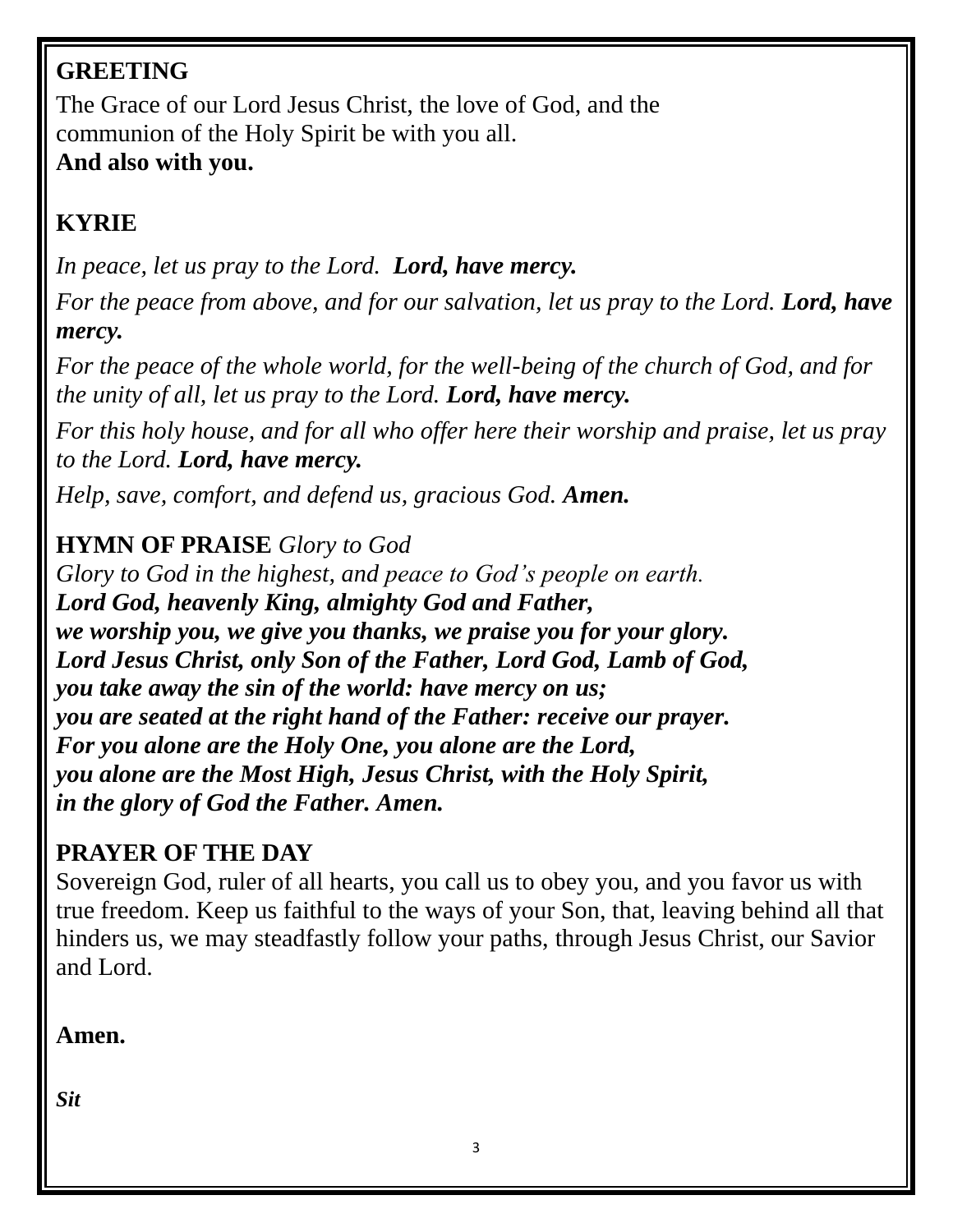#### **WORD**

## **FIRST READING**

1 King 19:15-16, 19-21 Pew Bible Page 285 *After the reading:* The Word of the Lord. **Thanks be to God.**

#### **SECOND READING**

Galatians 5:1, 13-25 Pew Bible Page 948 *After the reading:* The Word of the Lord. **Thanks be to God.**

#### *Stand*

#### **GOSPEL ACCLAMATION**

*Alleluia. Lord, to whom shall we go? You have the words of eternal life. Alleluia. Alleluia.*

#### **GOSPEL READING**

Luke 9:51-62 Pew Bible Page 842

*Before the reading:* The Holy Gospel according to Luke the 9<sup>th</sup> chapter. **Glory to you, O Lord.**

*After the reading:* The Gospel of the Lord. **Praise to you, O Christ.**

*Sit*

#### **SERMON**

*silence for meditation*

*Stand*

**HYMN #798** *Will You Come and Follow Me*

*See page 11*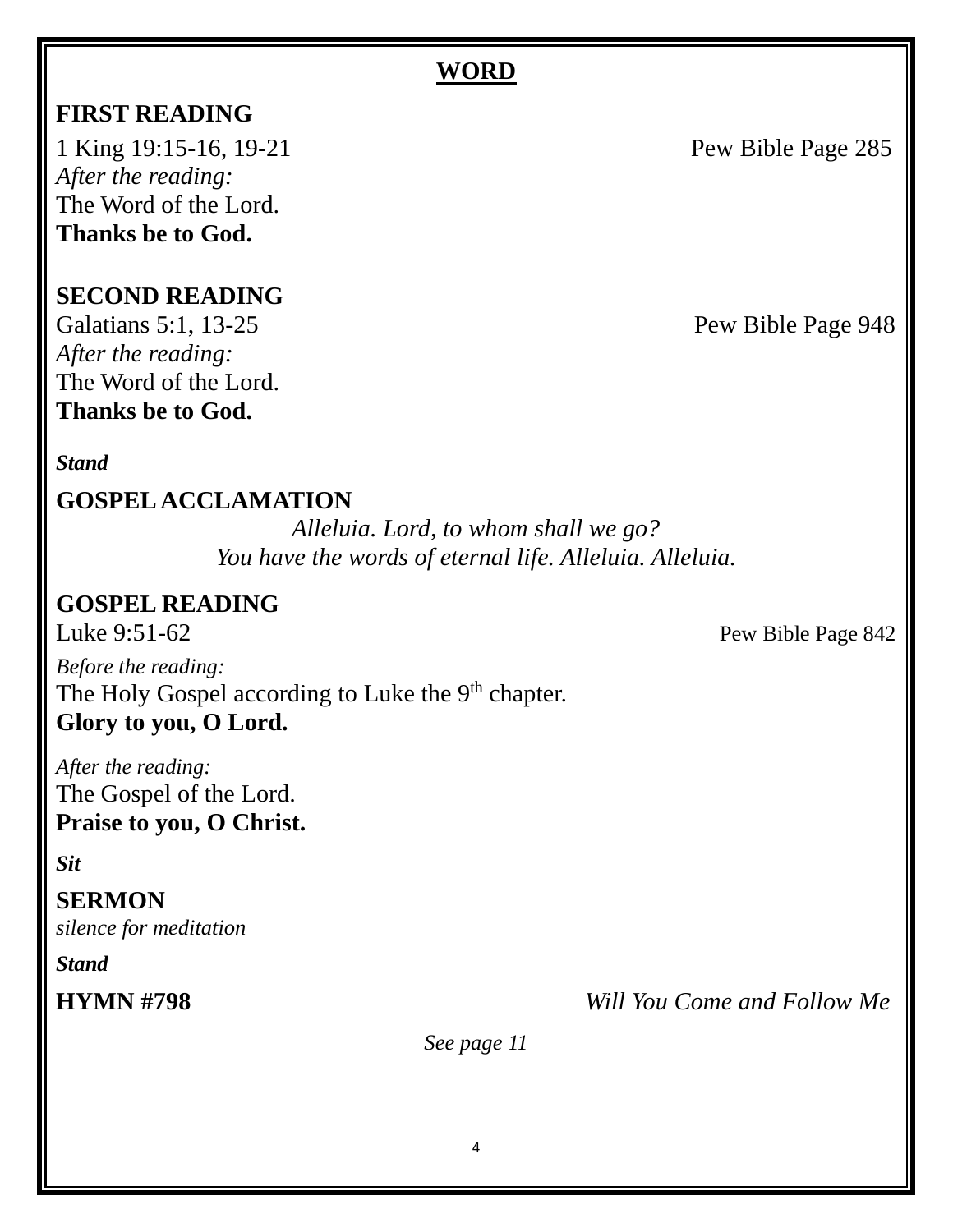**APOSTLES' CREED**

- **I believe in God, the Father almighty, creator of heaven and earth.**
- **I believe in Jesus Christ, God's only Son, our Lord, who was conceived by the Holy Spirit, born of the virgin Mary, suffered under Pontius Pilate, was crucified, died, and was buried; he descended to the dead. On the third day he rose again; he ascended into heaven, he is seated at the right hand of the Father, and he will come to judge the living and the dead. I believe in the Holy Spirit, the holy catholic church, the communion of saints, the forgiveness of sins, the resurrection of the body, and the life everlasting.**

#### **PRAYERS OF INTERCESSION**

**Amen.**

United in Christ and guided by the Spirit, we pray for the church, the creation, and all in need.

*Silence is kept for reflection. Please kneel as you are able.*

God of faithfulness, set the face of your church firmly on you. Rooted in your selfgiving love, may the church find freedom in loving our neighbors. God of grace, **hear our prayer.**

God of gentleness, strengthen the earth's ability to heal. Where there are dangerous storms, bring calm. Where there are destructive fires, bring rain. Protect homes, habitats, and livelihoods threatened by climate disasters. God of grace, **hear our prayer.**

God of peace, guide all who govern, that they place the good of their citizens above self-promotion. Anoint leaders of nations with your Spirit of neighborly love.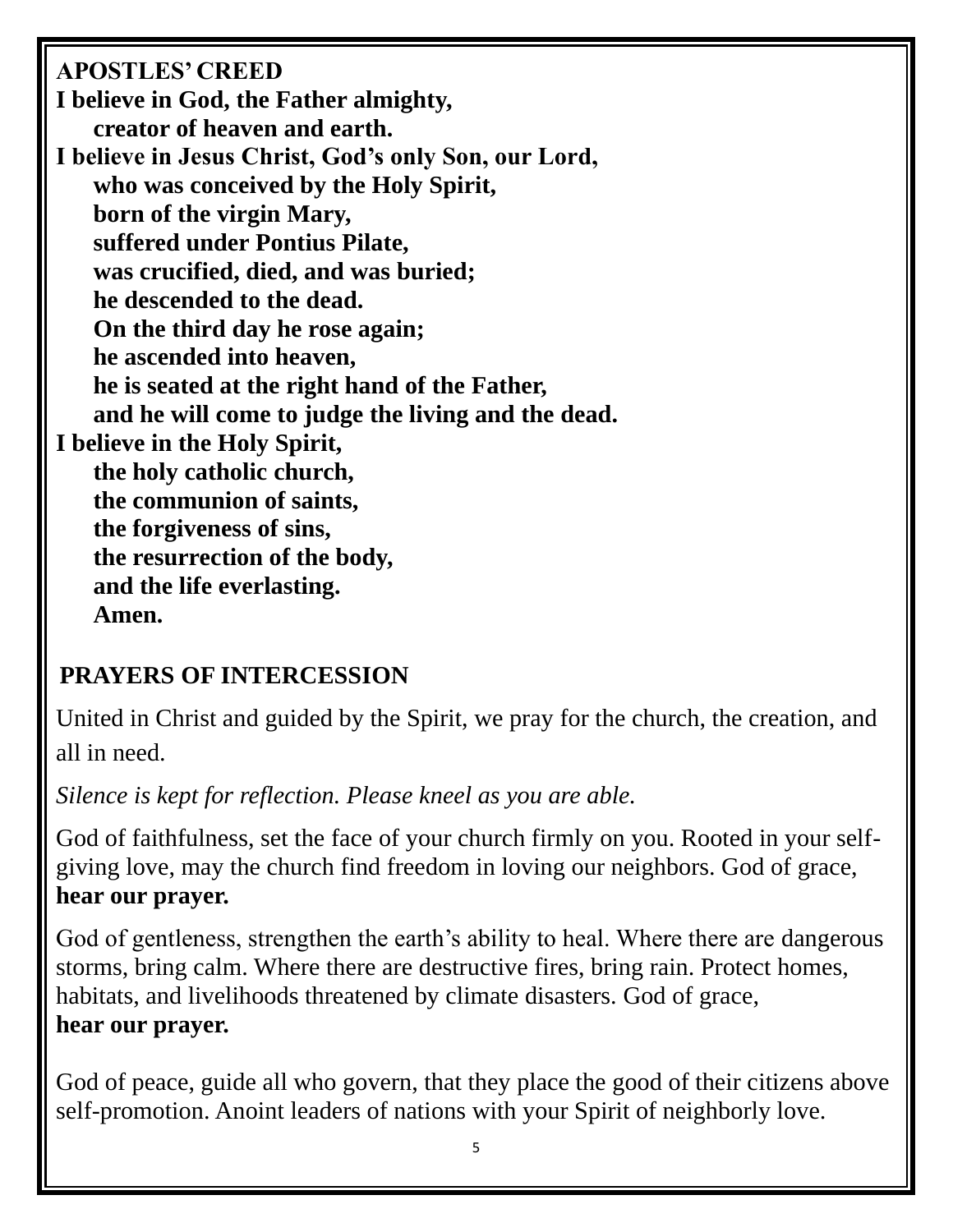Protect refugees and all who live under tyranny or conflict (*especially*). God of grace, **hear our prayer.**

God of kindness, reveal your healing presence to all who are sick or dying (*especially*). Uphold those who grieve. Support the needs of any who are unemployed, hungry, or have nowhere to lay their heads. God of grace, **hear our prayer.**

God of love, attend to those struggling with addiction, depression, or uncontrolled anger. Provide support systems and loving companions as they work toward health, that they may rest in hope and know the fullness of joy in your presence. God of grace, **hear our prayer.**

God of joy, we give thanks for all who have died and now celebrate the inheritance of life in you. Keep their examples of faithfulness always before us, that we trust your promises in life and in death. God of grace, **hear our prayer.**

God of every time and place, in Jesus' name and filled with your Holy Spirit, we entrust these spoken prayers and those in our hearts into your holy keeping.

#### **Amen.**

*Stand*

# **PEACE**

The peace of the Lord be with you always.

## **And also with you.**

*The people may greet one another with the peace sign or wave their hands to others saying "peace be with you" or similar words.*

*Remain Standing*

# **MEAL**

#### **GREAT THANKSGIVING** The Lord be with you. **And also with you.** Lift up your hearts. **We lift them to the Lord.** Let us give thanks to the Lord our God. **It is right to give our thanks and praise.**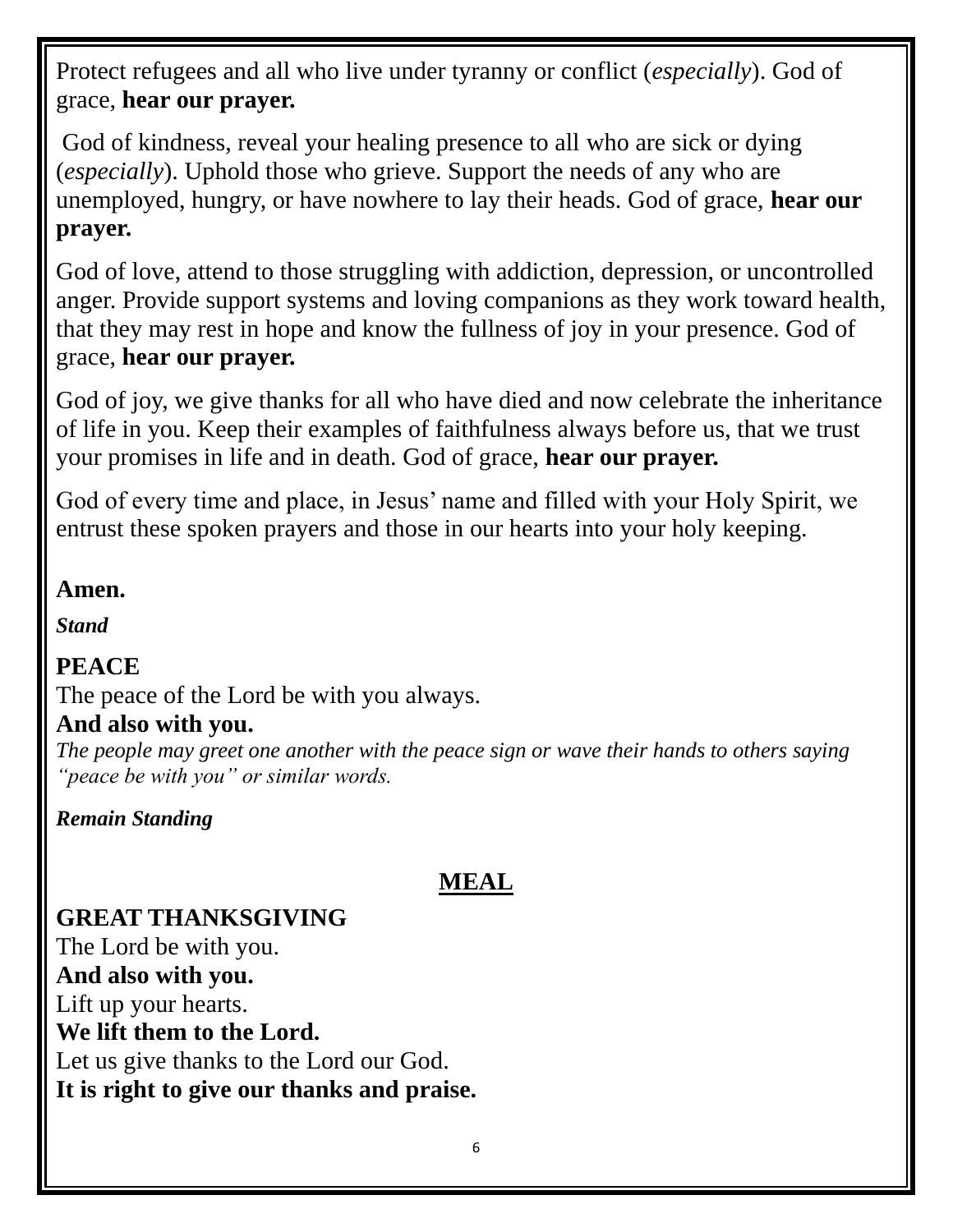It is indeed right, our duty and our joy. . . we praise your name and join their unending hymn:

> *Holy, holy, holy Lord, God of pow'r and might, heaven and earth are full of your glory. Hosanna, hosanna, hosanna in the highest. Blessed is he who comes in the name of the Lord. Hosanna in the highest.*

Eucharistic Prayer

Lord's Prayer

**Our Father, who art in heaven, hallowed be thy name, thy kingdom come, thy will be done, on earth as it is in heaven. Give us this day our daily bread; and forgive us our trespasses, as we forgive those who trespass against us; and lead us not into temptation, but deliver us from evil. For thine is the kingdom, and the power, and the glory, forever and ever. Amen.**

#### **INVITATION TO COMMUNION**

In Christ's presence there is fullness of joy. Come to the banquet. **Thanks be to God!**

*Sit*

#### **Lamb of God**

*Lamb of God, you take away the sin of the world; have mercy on us. Lamb of God, you take away the sin of the world; have mercy on us. Lamb of God, you take away the sin of the world; grant us peace.*

*All baptized Christians are invited to receive the sacrament of our Lord's body and blood. \*Beginning from the front pews, you are invited to come forward using the center aisle. Return to your seat using the side aisle. As you turn onto the side aisle, please leave your cup in the silver tray.*

*\*If you prefer, you may use an individual cup set in your pew, opening the bread section first, then the juice!*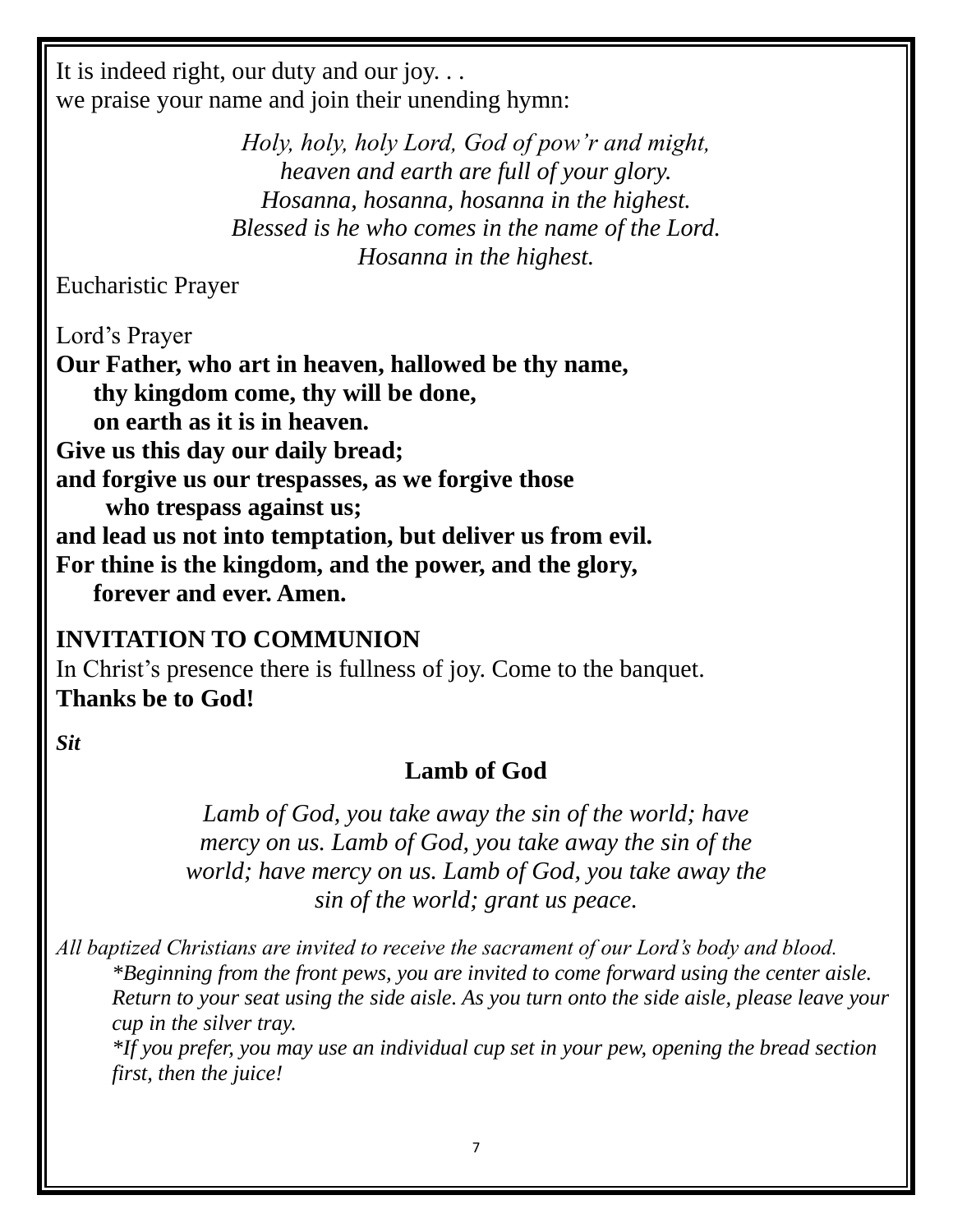*\*Children who do not yet commune may come forward to receive a blessing or you may trace the sign of the cross on their foreheads and speak these or similar words to them: "The Lord bless you and keep you today and always."*

*\*Please let the ushers know if you would like communion brought to you in the pew.*

#### *Stand*

#### **POST-COMMUNION BLESSING**

The body and blood of our Lord Jesus Christ strengthen you and keep you in his grace. **Amen.**

#### **POST-COMMUNION CANTICLE**

*Thankful hearts and voices raise; tell everyone what God has done. Let all who seek the Lord rejoice and bear Christ's holy name. Send us with your promises and lead your people forth in joy with shouts of thanksgiving. Alleluia. Alleluia.*

#### **POST-COMMUNION PRAYER**

Life-giving God, through this meal you have bandaged our wounds and fed us with your mercy. Now send us forth to live for others, both friend and stranger, that all may come to know your love. This we pray in the name of Jesus. **Amen.**

#### **SENDING**

#### **BENEDICTION**

The God of peace, Father,  $\pm$  Son, and Holy Spirit, bless you, comfort you, and show you the path of life this day and always. **Amen.**

**HYMN #810** *Oh Jesus, I Have Promised*

*See page 12*

**DISMISSAL** Go in peace. Love your neighbor. **Thanks be to God.**

**POSTLUDE** *Drischner*

*Festival March Norman Warren*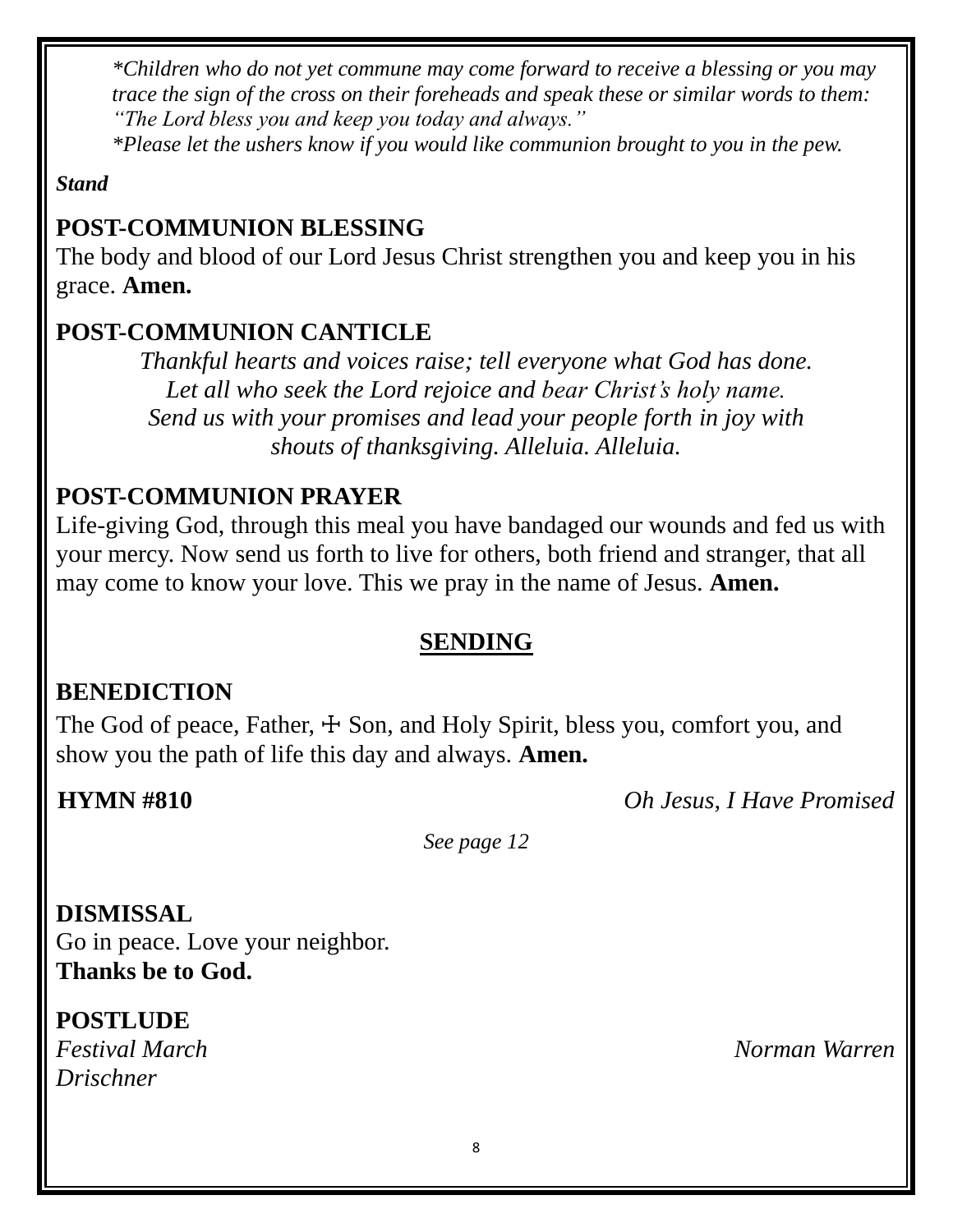*If you have brought a monetary offering, you may place it in the offering basket in the Narthex when entering or leaving. You may also give securely on our homepage: [www.christlutheranroanoke.org.](http://www.christlutheranroanoke.org/) Thank you for supporting the work of Christ Lutheran Church and our ministry partners!*

#### **Serving Today:**

**Preacher/Presider:** Pastor David Skole, **Greeter:** Judy Allee, Ushers: Ramsey family, **Reader:** Mike Ramsey, **Communion Assist:** Mike Ramsey, Mary Vest, **Flower Delivery:** Kathy Hull, **Communique:** Thursday, June 30, at 9am, Sue Berry, Alice Spoerl, Helen Kleven.

Portions of this bulletin are reprinted from Sundays and Seasons.com © 2022 & Evangelical Lutheran Worship (ELW) © 2008 Augsburg Fortress. All rights reserved. Reprinted by permission under Augsburg Fortress Liturgies Annual License #23932. Scriptural readings are from the New Revised Standard Version Bible, Copyright 1989, Division of Christian Education by the National Council of the Churches of Christ in the United States of America. Used by permission. All rights reserved.

*\*\*Please keep informed of "Community Transmission Level", we are presently at the Medium Level. No masks are needed in the sanctuary.* 

*\*The guidelines for High Transmission Level is to wear a mask indoors in public.*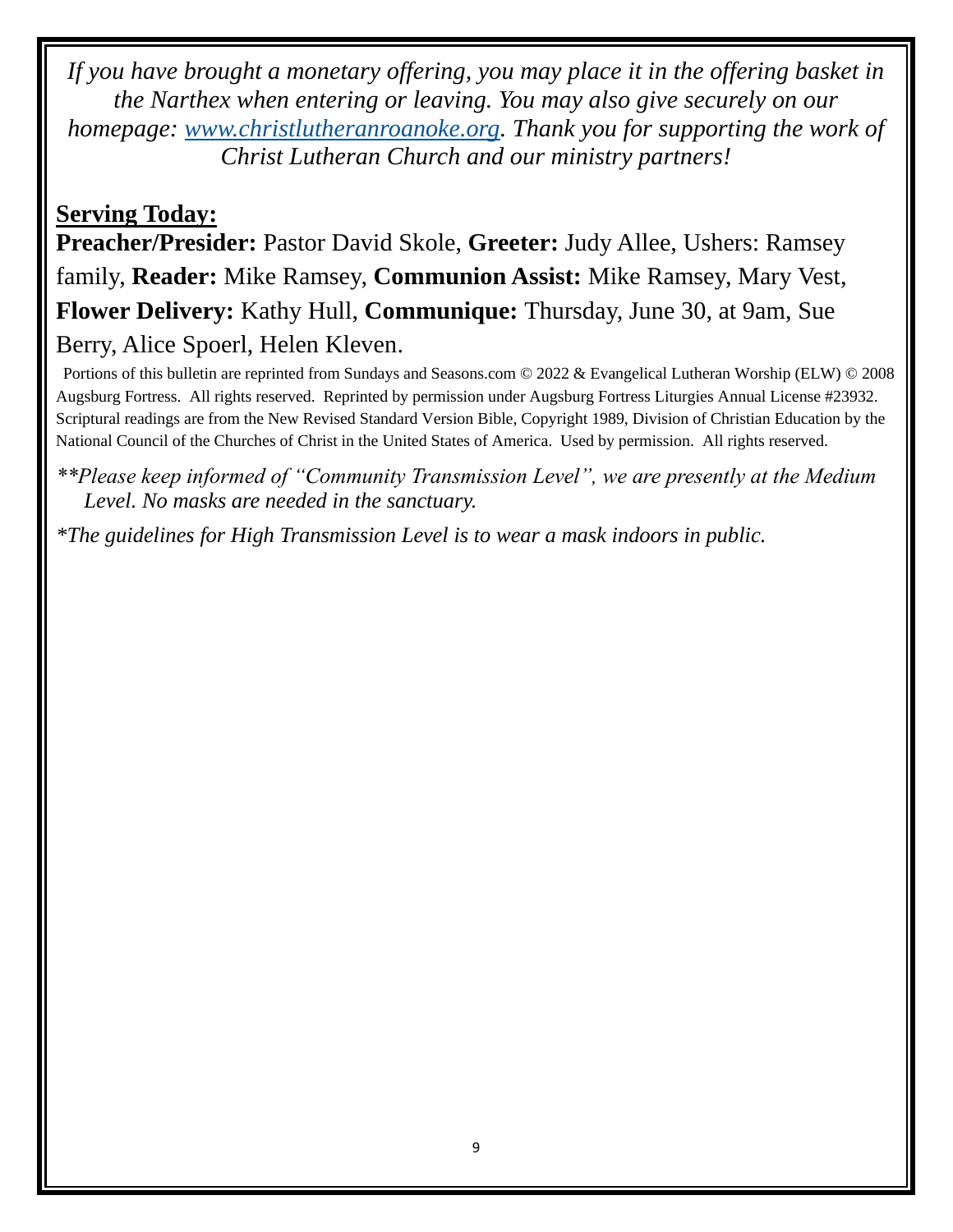

Duplication in any form prohibited without permission or valid license from copyright administrator.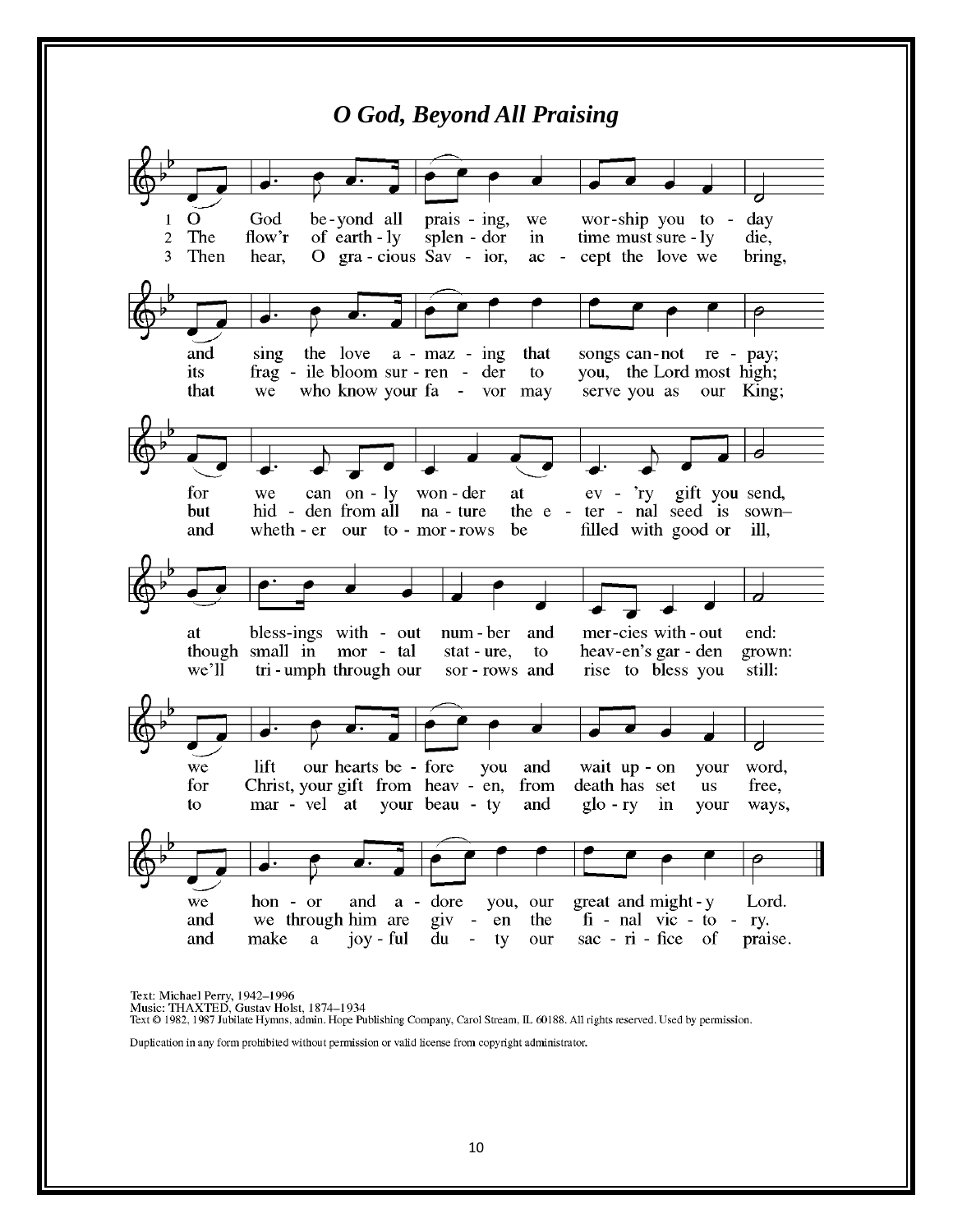#### *Will You Come and Follow Me*

|                         |               |          |                       |         | 0                               |                                    |                        |                |             |               |        |
|-------------------------|---------------|----------|-----------------------|---------|---------------------------------|------------------------------------|------------------------|----------------|-------------|---------------|--------|
|                         |               |          |                       |         |                                 |                                    |                        |                | O           |               | o.     |
| 1                       | "Will         | you      | come                  | and     | fol                             | low                                | me                     | if             | I           | but           | call   |
| $\overline{\mathbf{c}}$ | "Will         | you      | leave                 | your    | self<br>$\Box$                  |                                    | hind<br>$be -$         | if             | I           | but           | call   |
| $\overline{\mathbf{3}}$ | "Will         | you      | let                   | the     | blind                           | ed<br>$\overline{\phantom{0}}$     | see                    | if             | $\mathbf I$ | but           | call   |
| $\overline{4}$          | "Will         | you      | love                  | the     | you                             | you                                | hide                   | if             | I           | but           | call   |
| 5                       | Lord, your    |          | sum - mons            |         | ech                             | oes<br>$\frac{1}{2}$               | true                   | when           | you         | but           | call   |
|                         |               |          |                       |         |                                 |                                    |                        |                |             |               |        |
|                         |               |          |                       |         |                                 |                                    |                        |                |             |               |        |
|                         |               |          | d                     |         |                                 |                                    |                        | ℴ              |             | 0             |        |
|                         |               |          |                       |         |                                 |                                    |                        |                |             |               |        |
|                         | your          |          | name?                 |         |                                 | Will                               | you                    | go             | where       | you           | don't  |
|                         | your          |          | name?                 |         |                                 | Will                               | you                    | care           | for         | cruel         | and    |
|                         | your          |          | name?                 |         |                                 | Will                               | you                    | set            | the         | pris          | 'ners  |
|                         | your          |          | name?                 |         |                                 | Will                               | you                    | quell          | the         | fear          | in     |
|                         | my            |          | name.                 |         |                                 | Let                                | me                     | turn           | and         | fol           | low    |
|                         |               |          |                       |         |                                 |                                    |                        |                |             |               |        |
|                         |               |          |                       |         |                                 |                                    |                        |                |             |               |        |
|                         |               |          | O                     |         |                                 | σ.                                 |                        | ♂.             |             |               |        |
|                         | know          | and      | nev                   |         | er                              | be                                 |                        | the            |             | same?         |        |
|                         | kind          | and      | nev                   |         | er                              | be                                 |                        | the            |             | same?         |        |
|                         | free          | and      | nev                   |         | er                              | be                                 |                        | the            |             | same?         |        |
|                         | side          | and      | nev                   | ä,      | er                              | be                                 |                        | the            |             | same?         |        |
|                         | you           | and      | nev                   |         | er                              | be                                 |                        | the            |             | same.         |        |
|                         |               |          |                       |         |                                 |                                    |                        |                |             |               |        |
|                         |               |          |                       |         |                                 |                                    |                        |                |             |               |        |
|                         |               |          |                       |         |                                 |                                    |                        |                |             |               |        |
|                         |               |          |                       |         |                                 |                                    |                        |                |             |               |        |
|                         |               |          |                       |         |                                 |                                    |                        |                |             |               |        |
|                         | Will you      |          | let                   | my      | love                            | be                                 | shown,                 |                | will        | let<br>you    | my     |
|                         | Will you      |          | risk                  | the     | hos<br>$\overline{\phantom{a}}$ | tile                               | stare,                 |                | should your | life          | $at -$ |
|                         | Will you      |          | kiss                  | the     | lep                             | er<br>$\qquad \qquad \blacksquare$ | clean,                 |                | and         | do<br>such    | as     |
|                         | Will you      |          | use                   | the     | faith                           | you've                             | found                  |                | to          | shape<br>re - | the    |
|                         | In            | your     | com<br>$\blacksquare$ | pa<br>- | ny                              | I'll                               | go                     |                | where your  | love          | and    |
|                         |               |          |                       |         |                                 |                                    |                        |                |             |               |        |
|                         |               |          | ø                     |         |                                 |                                    |                        | 0              |             | ø             |        |
|                         |               |          |                       |         |                                 |                                    |                        |                |             |               |        |
|                         | name          | be       |                       | known,  |                                 | will                               | you                    | let            | my          | life          | be     |
|                         | tract         | or       | scare?                |         |                                 | Will                               | you                    | let            | me          | an            | swer   |
|                         | this          | un       | seen,                 |         |                                 | and                                | ad                     | mit            | to          | what          | I      |
|                         | world         | a        | round,                |         |                                 |                                    | through my             | sight          | and         | touch         | and    |
|                         | foot - steps  |          | show.                 |         |                                 | <b>Thus</b>                        | $\Gamma$ <sup>11</sup> | move           | and         | live          | and    |
|                         |               |          |                       |         |                                 |                                    |                        |                |             |               |        |
|                         |               |          |                       |         |                                 |                                    |                        |                |             |               |        |
|                         |               |          | ರ                     |         |                                 | o.                                 |                        | $\sigma \cdot$ |             |               |        |
|                         |               |          |                       |         |                                 |                                    |                        |                |             |               |        |
|                         | grown         | in       | you                   |         | and                             | you                                |                        | in             | me?"        |               |        |
|                         | pray'r        | in       | you                   |         | and                             | you                                |                        | in             | me?"        |               |        |
|                         | mean          | in       | you                   |         | and                             | you                                |                        | in             | me?"        |               |        |
|                         | sound<br>grow | in<br>in | you<br>you            |         | and<br>and                      | you<br>you                         |                        | in<br>in       | me?"<br>me. |               |        |

Text: John L. Bell, b. 1949<br>Music: KELVINGROVE, Scottish traditional<br>Text © 1987 Iona Community, GIA Publications, Inc., agent. 7404 S. Mason Ave., Chicago, IL 60638.<br>www.giamusic.com. 800.442.3358. All rights reserved. Us

Duplication in any form prohibited without permission or valid license from copyright administrator.